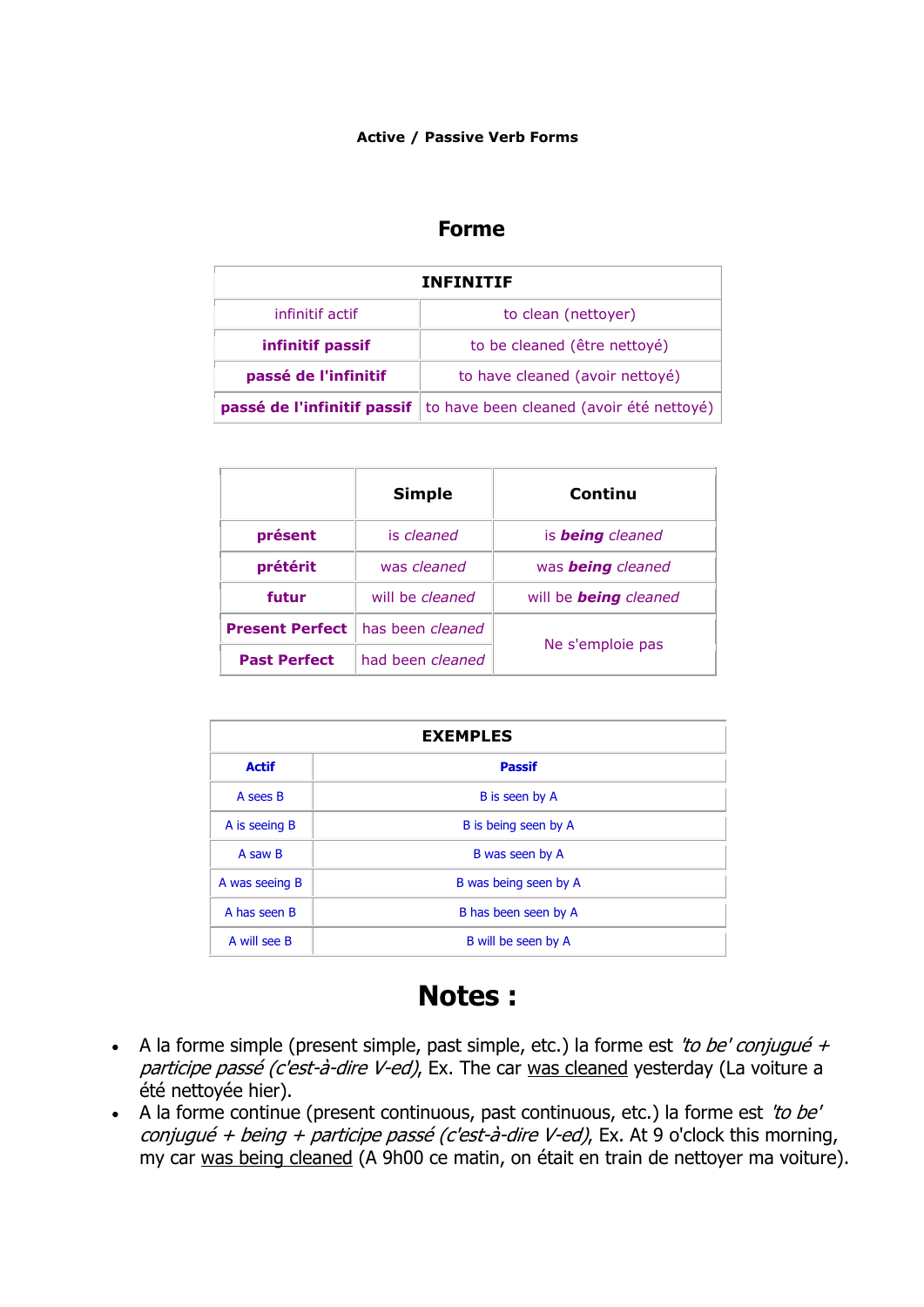- Avant d'ajouter *-ing* ou *-ed*, il faut doubler la consonne finale si les deux conditions suivantes sont remplies:
	- o le verbe se termine par une seule voyelle suivie d'une seule consonne,
	- $\circ$  la dernière syllabe est accentuée, ou il n'y a qu'une syllabe pour savoir si la dernière syllabe est accentuée ou non, il faut consulter un dictionnaire.
- Le complément à la voix active devient sujet à la voix passive **actif:** Peter cleaned my car; **passif:** My car was cleaned by Peter.
- A la voix passive, le sujet subit l'action du verbe; si on mentionne l'agent (= sujet à la voix active), il faut l'introduire après le verbe par la préposition *by*.

Sentences can be active or passive. Therefore, tenses also have "active forms" and "passive forms." You must learn to recognize the difference to successfully speak English.

### **Active Form :**

In active sentences, the thing doing the action is the subject of the sentence and the thing receiving the action is the object. Most sentences are active.

[Thing doing action] + [verb] + [thing receiving action]

*Examples:*

| The professor<br>subject<br>doing action | teaches<br>verb | the students.<br>object<br>receiving action |
|------------------------------------------|-----------------|---------------------------------------------|
| John<br>subject                          | washes<br>verb  | the dishes.<br>object                       |
| doing action                             |                 | receiving action                            |

#### **Passive Form :**

In passive sentences, the thing receiving the action is the subject of the sentence and the thing doing the action is optionally included near the end of the sentence. You can use the passive form if you think that the thing receiving the action is more important or should be emphasized. You can also use the passive form if you do not know who is doing the action or if you do not want to mention who is doing the action.

[Thing receiving action] + [be] + [past participle of verb] + [by] + [thing doing action]

*Examples:*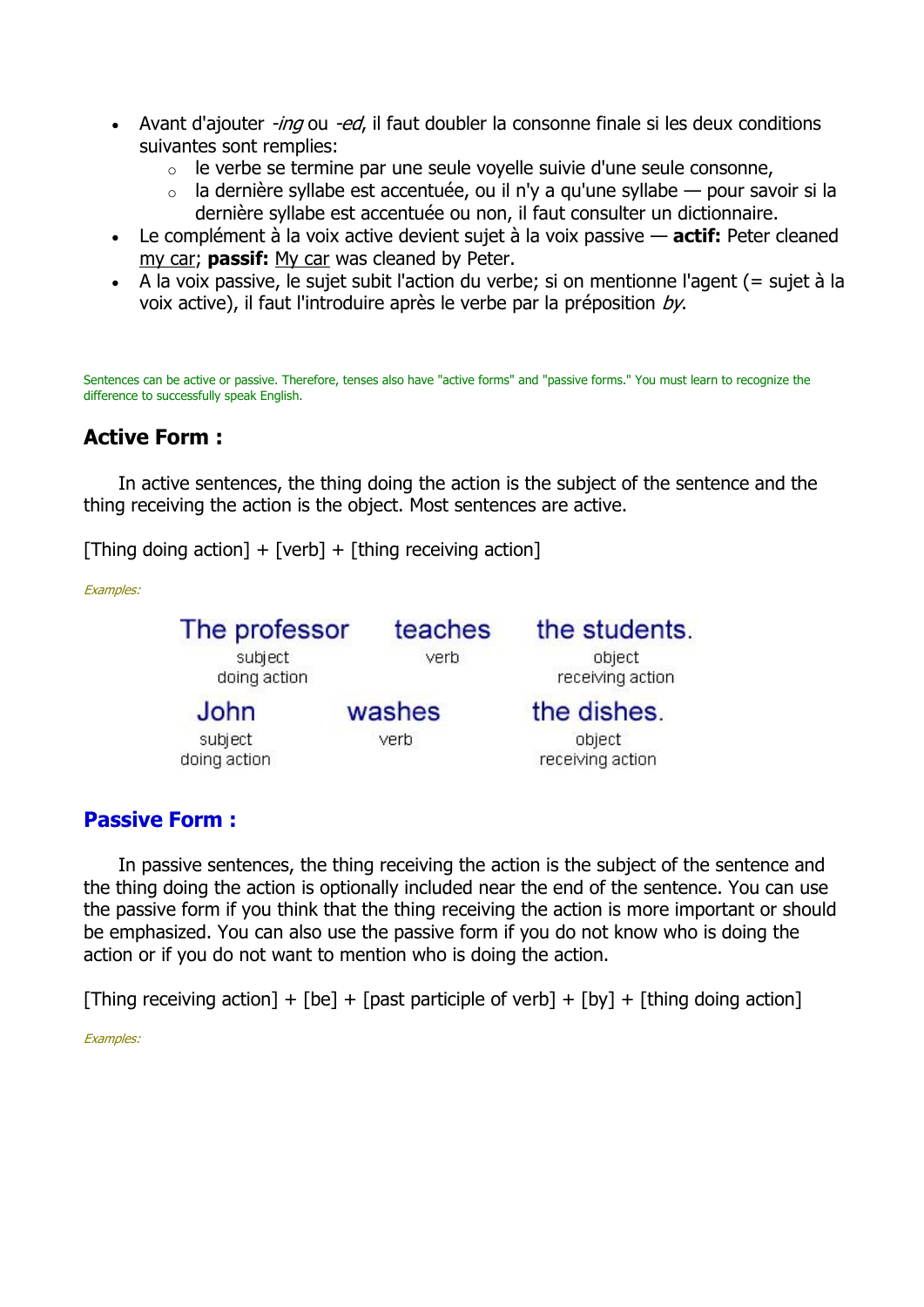#### by the professor. The students are taught passive verb

subject receiving action

are washed

doing action

The dishes

subject receiving action passive verb

by John.

doing action

## **Active / Passive Overview**

|                                                | <b>Active</b>                                                                                                     | <b>Passive</b>                                                                                                     |
|------------------------------------------------|-------------------------------------------------------------------------------------------------------------------|--------------------------------------------------------------------------------------------------------------------|
| <b>Simple</b><br><b>Present</b>                | Once a week, Tom <b>cleans</b><br>the house.                                                                      | Once a week, the house is<br><b>cleaned</b> by Tom.                                                                |
| <b>Present</b><br><b>Continuous</b>            | Right now, Sarah is writing<br>the letter.                                                                        | Right now, the letter is being<br><b>written</b> by Sarah.                                                         |
| <b>Simple Past</b>                             | Sam repaired the car.                                                                                             | The car <b>was repaired</b> by<br>Sam.                                                                             |
| Past<br><b>Continuous</b>                      | The salesman was helping<br>the customer when the thief<br>came into the store.                                   | The customer <b>was being</b><br><b>helped</b> by the salesman when<br>the thief came into the store.              |
| <b>Present</b><br><b>Perfect</b>               | Many tourists have visited<br>that castle.                                                                        | That castle <b>has been visited</b><br>by many tourists.                                                           |
| Present<br><b>Perfect</b><br><b>Continuous</b> | Recently, John has been<br><b>doing</b> the work.                                                                 | Recently, the work <b>has been</b><br><b>being done</b> by John.                                                   |
| <b>Past Perfect</b>                            | George <b>had repaired</b> many<br>cars before he received his<br>mechanic's license.                             | Many cars <b>had been</b><br>repaired by George before he<br>received his mechanic's<br>license.                   |
| <b>Past Perfect</b><br><b>Continuous</b>       | Chef Jones had been<br><b>preparing</b> the restaurant's<br>fantastic dinners for two<br>years before he moved to | The restaurant's fantastic<br>dinners had been being<br>prepared by Chef Jones for<br>two years before he moved to |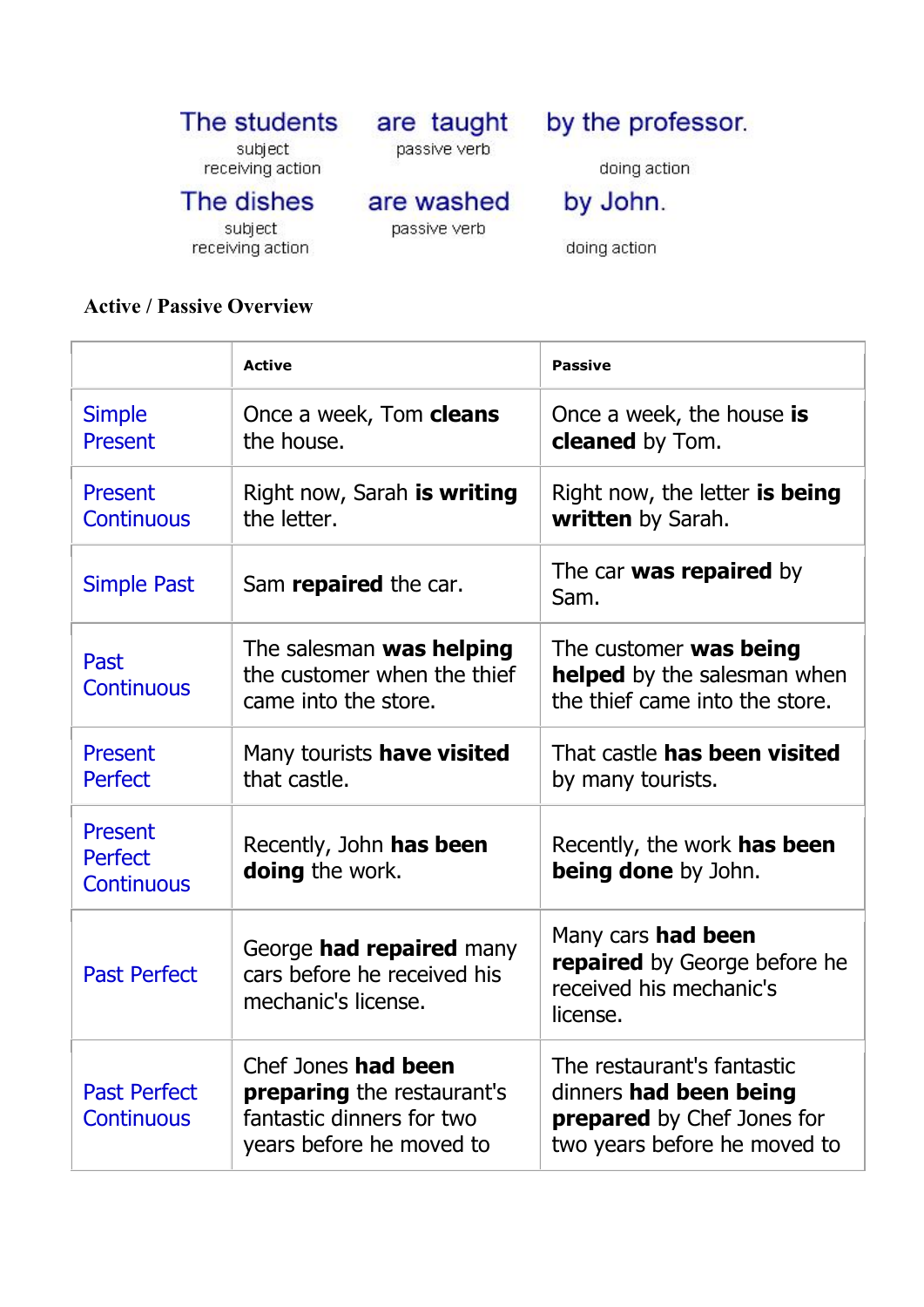|                                                                     | Paris.                                                                                                              | Paris.                                                                                                                                |
|---------------------------------------------------------------------|---------------------------------------------------------------------------------------------------------------------|---------------------------------------------------------------------------------------------------------------------------------------|
| <b>Simple Future</b>                                                | Someone will finish the                                                                                             | The work <b>will be finished</b> by                                                                                                   |
| will                                                                | work by 5:00 PM.                                                                                                    | $5:00$ PM.                                                                                                                            |
| <b>Simple Future</b>                                                | Sally is going to make a                                                                                            | A beautiful dinner is going to                                                                                                        |
| be going to                                                         | beautiful dinner tonight.                                                                                           | be made by Sally tonight.                                                                                                             |
| <b>Future</b><br><b>Continuous</b><br>will                          | At 8:00 PM tonight, John<br>will be washing the dishes.                                                             | At 8:00 PM tonight, the dishes<br>will be being washed by<br>John.                                                                    |
| <b>Future</b>                                                       | At 8:00 PM tonight, John is                                                                                         | At 8:00 PM tonight, the dishes                                                                                                        |
| <b>Continuous</b>                                                   | going to be washing the                                                                                             | are going to be being                                                                                                                 |
| be going to                                                         | dishes.                                                                                                             | washed by John.                                                                                                                       |
| <b>Future</b>                                                       | They will have completed                                                                                            | The project <b>will have been</b>                                                                                                     |
| <b>Perfect</b>                                                      | the project before the                                                                                              | completed before the                                                                                                                  |
| will                                                                | deadline.                                                                                                           | deadline.                                                                                                                             |
| <b>Future</b>                                                       | They are going to have                                                                                              | The project is going to have                                                                                                          |
| <b>Perfect</b>                                                      | completed the project                                                                                               | been completed before the                                                                                                             |
| be going to                                                         | before the deadline.                                                                                                | deadline.                                                                                                                             |
| <b>Future</b>                                                       | The famous artist will have                                                                                         | The mural will have been                                                                                                              |
| Perfect                                                             | <b>been painting</b> the mural for                                                                                  | <b>being painted</b> by the famous                                                                                                    |
| <b>Continuous</b>                                                   | over six months by the time                                                                                         | artist for over six months by                                                                                                         |
| will                                                                | it is finished.                                                                                                     | the time it is finished.                                                                                                              |
| <b>Future</b><br><b>Perfect</b><br><b>Continuous</b><br>be going to | The famous artist is going<br>to have been painting the<br>mural for over six months by<br>the time it is finished. | The mural is going to have<br><b>been being painted</b> by the<br>famous artist for over six<br>months by the time it is<br>finished. |
| Used to                                                             | Jerry <b>used to pay</b> the bills.                                                                                 | The bills <b>used to be paid</b> by<br>Jerry.                                                                                         |